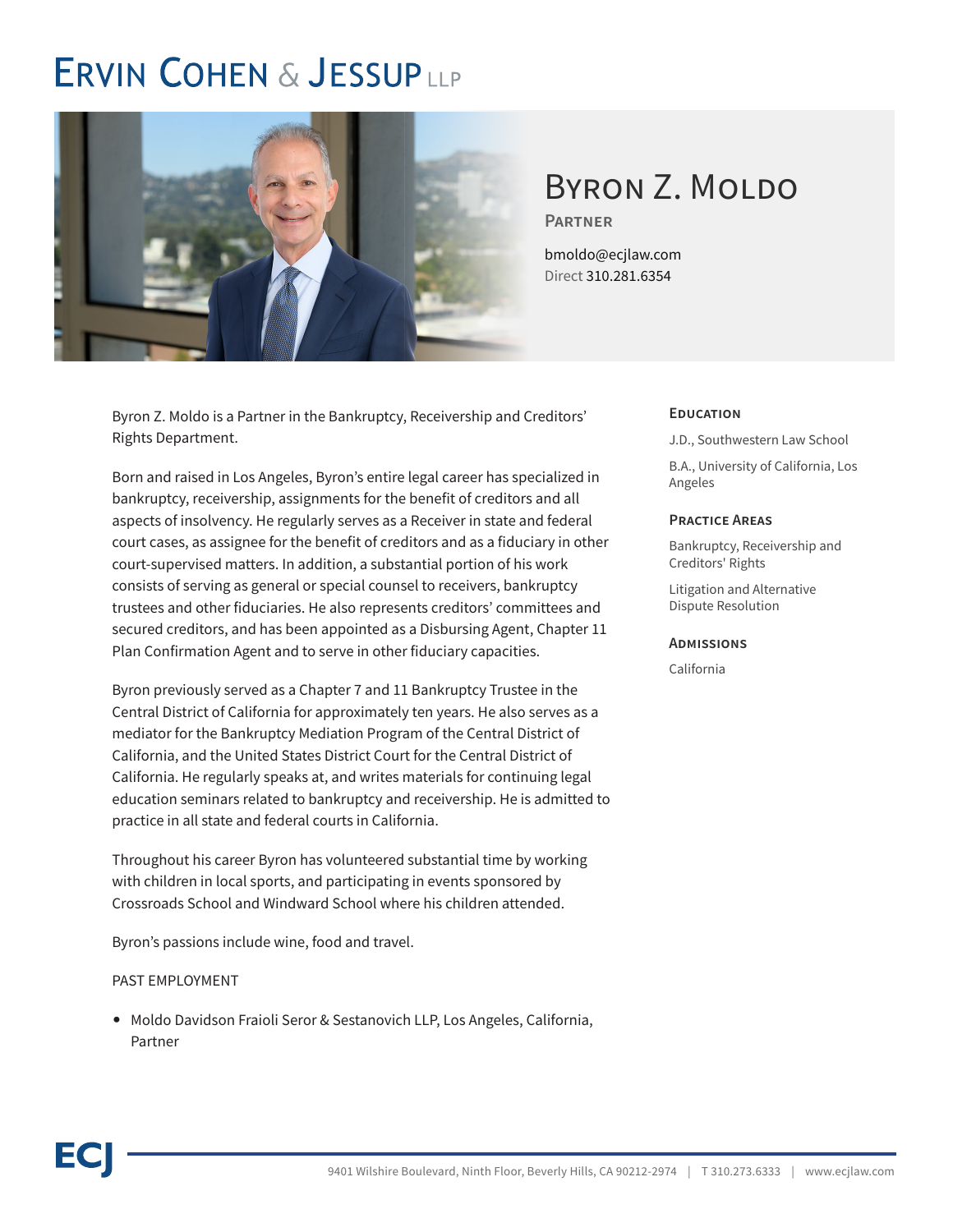BYRON Z. MOLDO

### **Honors & Recognitions**

Best Lawyers in America, 2019-2022

Southern California Super Lawyers, numerous years

#### **Community & Professional**

GGI Geneva Group International, Global Chairperson, Debt Collection, Restructuring and Insolvency Practice Group

National Association of Federal Equity Receivers (NAFER), Full Member; Chairperson-Membership Committee

California Bankruptcy Forum, Los Angeles/Orange County Chapter

California Receiver's Forum

State Bar of California, Business Law Section, Legislation Subcommittee, Chair

State Bar of California, Business Law Section, Insolvency Law Committee

Los Angeles Bankruptcy Forum

Beverly Hills Bar Association

Westwood Bar Association, Former President

Southern California Bankruptcy Inns of Court, Founding Member

### **Client Alerts**

Partner Byron Moldo Quoted in the Guardian on the Mega-Mansion "The One" 03.04.2022

Partner Byron Moldo Quoted In The Los Angeles Times *Los Angeles Times*, 03.01.2022

Byron Moldo Featured By MoneyGeek Discussing Paying Off Debt in Collections *MoneyGeek*, 03.2021

Partner Byron Moldo Discusses the Financial Fallout of the Pandemic in the LA Business Journal's Bankruptcy Roundtable *Los Angeles Business Journal*, 07.29.2020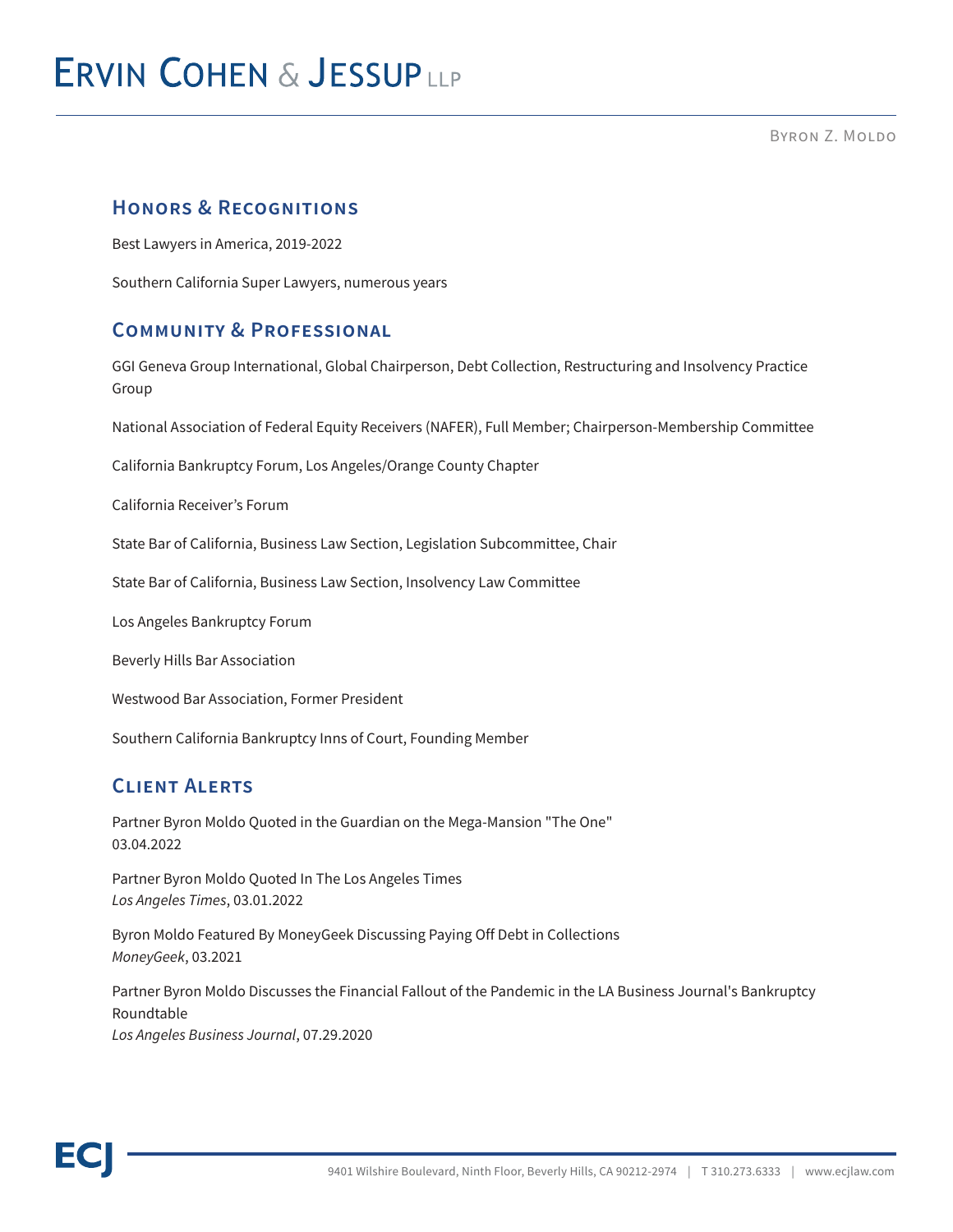## **ERVIN COHEN & JESSUPLLP**

BYRON Z. MOLDO

ECJ Partner Byron Moldo Quoted In The Southern California Record Bankruptcy Attorneys Prepare For An Onslaught Of Filings Post COVID-19, But There Are Alternatives *Southern California Record* , 04.15.2020

Two Ervin Cohen & Jessup Partners Selected to Geneva Group International Leadership 11.14.2018

ECJ's Byron Moldo Weighs In on Bankruptcy of Large Beverly Hills Media Company 08.06.2015

### **Blog Posts**

Coronavirus Advice for Creditors ECJ Blogs, 03.23.2020

#### **Publications**

Subchapter V of the US Bankruptcy Code *GGI Global Alliance's Debt Collection, Restructuring & Insolvency News*, 06.12.2020

Substantive Consolidation, its Application, and the Authority 10.11.2019

When Breaking Up Is Hard, Call A Partition Referee 05.24.2016

Relativity Bankruptcy Auction: Speed Is an Issue *Contributing Member, Variety*, 08.2015

An Interview: Judge Dean Pregerson *Receivership News*, Summer 2015

### **Speaking Engagements**

Raising the White Flag: Why Consider Abandoning Bankruptcy to an Alternative Choice California Bankruptcy Forum, Webinar, 05.14.2021

GGI Debt Collection, Restructuring & Insolvency Webinar Geneva Group International, Live Webcast, 12.01.2020

"Ask the Receiver" CRF Loyola VIII Symposium, Renaissance Hotel, Newport Beach, 01.24.2020